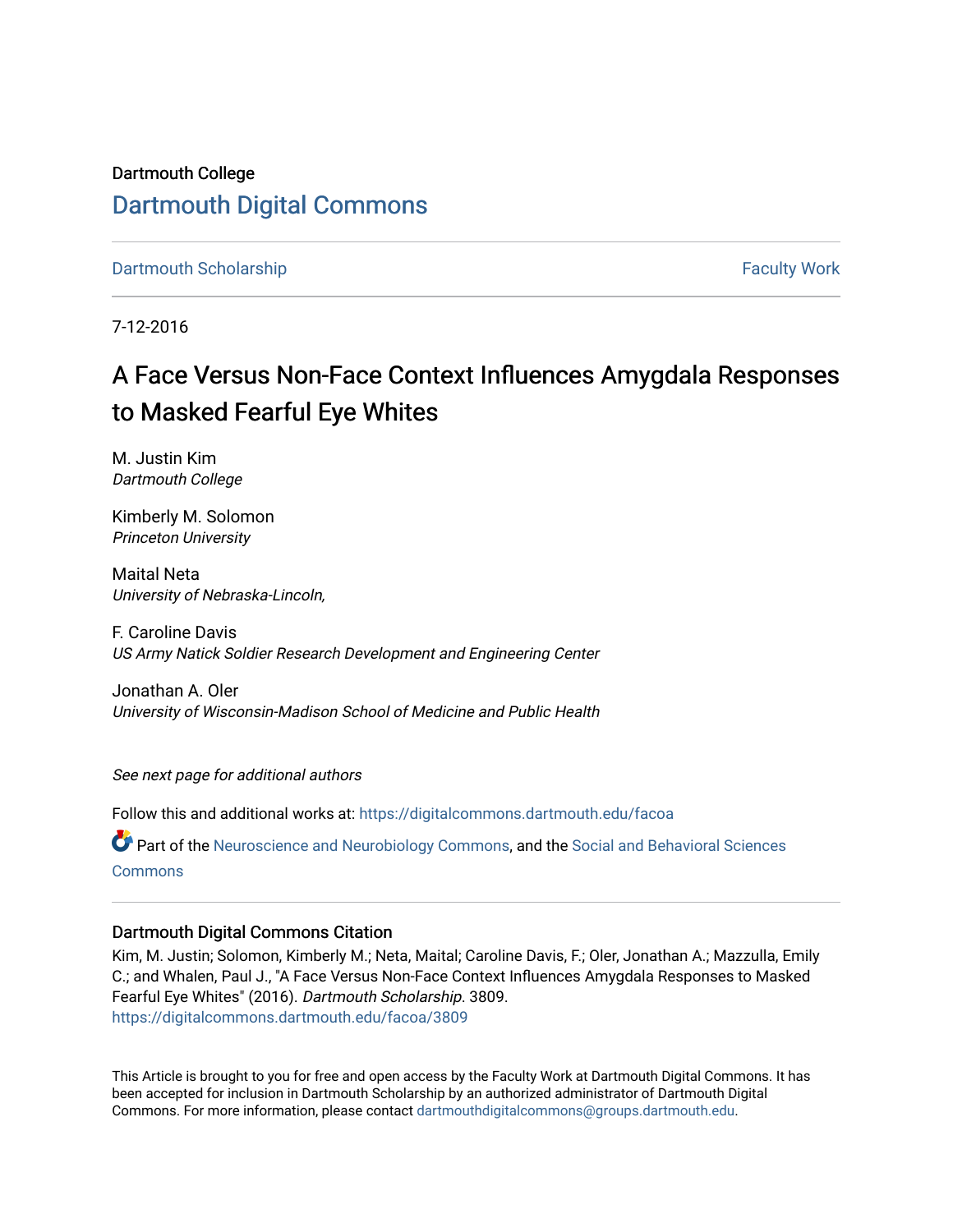## Authors

M. Justin Kim, Kimberly M. Solomon, Maital Neta, F. Caroline Davis, Jonathan A. Oler, Emily C. Mazzulla, and Paul J. Whalen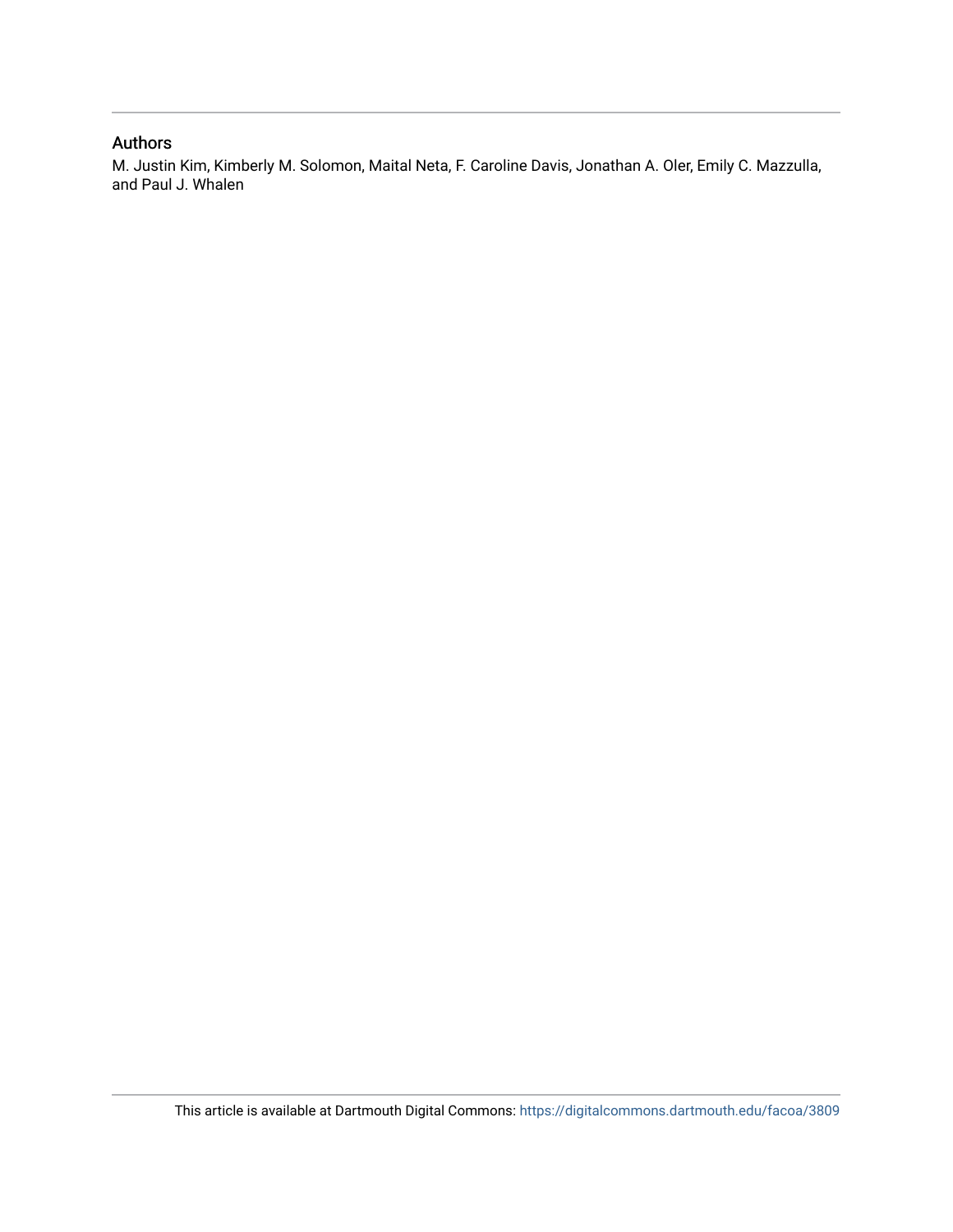**OXFORD** 

doi: 10.1093/scan/nsw110 Advance Access Publication Date: 12 August 2016 Original article

# A face versus non-face context influences amygdala responses to masked fearful eye whites

M. Justin Kim, $^1$  Kimberly M. Solomon, $^2$  Maital Neta, $^3$  F. Caroline Davis, $^4$ Jonathan A. Oler,<sup>5</sup> Emily C. Mazzulla,<sup>6</sup> and Paul J. Whalen<sup>1</sup>

 $^{\rm 1}$ Department of Psychological and Brain Sciences, Dartmouth College, Hanover, NH 03755, USA,  $^{\rm 2}$ Department of Psychology, Princeton University, Princeton, NJ 08544, USA, <sup>3</sup>Department of Psychology, University of Nebraska-Lincoln, Lincoln, NE 68588, USA, <sup>4</sup>Cognitive Science, US Army Natick Soldier Research Development and Engineering Center (NSRDEC), Natick, MA 01760, USA, <sup>5</sup>Department of Psychiatry, University of Wisconsin-Madison School of Medicine and Public Health, Madison, WI 53719, USA, and <sup>6</sup>Behavior Therapy and Psychotherapy Center, University of Vermont, Burlington, VT 05405, USA

Correspondence should be addressed to Paul J. Whalen, Department of Psychological and Brain Sciences, Dartmouth College, 6207 Moore Hall, Hanover, NH 03755, USA. E-mail: paul.j.whalen@dartmouth.edu

#### Abstract

The structure of the mask stimulus is crucial in backward masking studies and we recently demonstrated such an effect when masking faces. Specifically, we showed that activity of the amygdala is increased to fearful facial expressions masked with neutral faces and decreased to fearful expressions masked with a pattern mask—but critically both masked conditions discriminated fearful expressions from happy expressions. Given this finding, we sought to test whether masked fearful eye whites would produce a similar profile of amygdala response in a face vs non-face context. During functional magnetic resonance imaging scanning sessions, 30 participants viewed fearful or happy eye whites masked with either neutral faces or pattern images. Results indicated amygdala activity was increased to fearful vs happy eye whites in the face mask condition, but decreased to fearful vs happy eye whites in the pattern mask condition—effectively replicating and expanding our previous report. Our data support the idea that the amygdala is responsive to fearful eye whites, but that the nature of this activity observed in a backward masking design depends on the mask stimulus.

Key words: amygdala; backward masking; eyes; fMRI; fear

### **Introduction**

We automatically attend to signals in the environment that convey salient information, especially information predicting potential harm. Behaviorally, this attention to threat manifests in fast orientation and quick responses to threat-related stimuli, such as images of snakes or emotional facial expressions ([Mogg and](#page-9-0) [Bradley, 1999](#page-9-0); [Ohman](#page-10-0) et al., 2001). These effects are observed even when the level of awareness or attention is restricted ([Mogg](#page-9-0) [and Bradley, 1999](#page-9-0); [Ohman](#page-10-0) et al., 2001). In order to investigate this

automaticity, numerous laboratories have used the backward masking paradigm [\(Morris](#page-9-0) et al., 1998; [Whalen](#page-10-0) et al., 1998; [Etkin](#page-9-0) et al.[, 2004;](#page-9-0) Armony et al., 2005; [Pessoa](#page-10-0) et al., 2006; [Williams](#page-10-0) et al., [2006](#page-10-0); Ohman et al., 2007; [Jessen and Grossman, 2014](#page-9-0); [Kanat](#page-9-0) et al., [2015](#page-9-0)). In a typical backward masking experiment using emotional facial expressions, a target stimulus (e.g., a fearful face) is presented briefly, then immediately replaced by a mask stimulus (e.g. a neutral face). Original reports presented the fearful target stimulus for 33ms (after Ohman et al., 1993), while more recent reports observe similar effects at a 17ms presentation rate

Received: 12 March 2016; Revised: 9 June 2016; Accepted: 3 August 2016

© The Author (2016). Published by Oxford University Press.

This is an Open Access article distributed under the terms of the Creative Commons Attribution Non-Commercial License (http://creativecommons.org/ licenses/by-nc/4.0/), which permits non-commercial re-use, distribution, and reproduction in any medium, provided the original work is properly cited. For commercial re-use, please contact journals.permissions@oup.com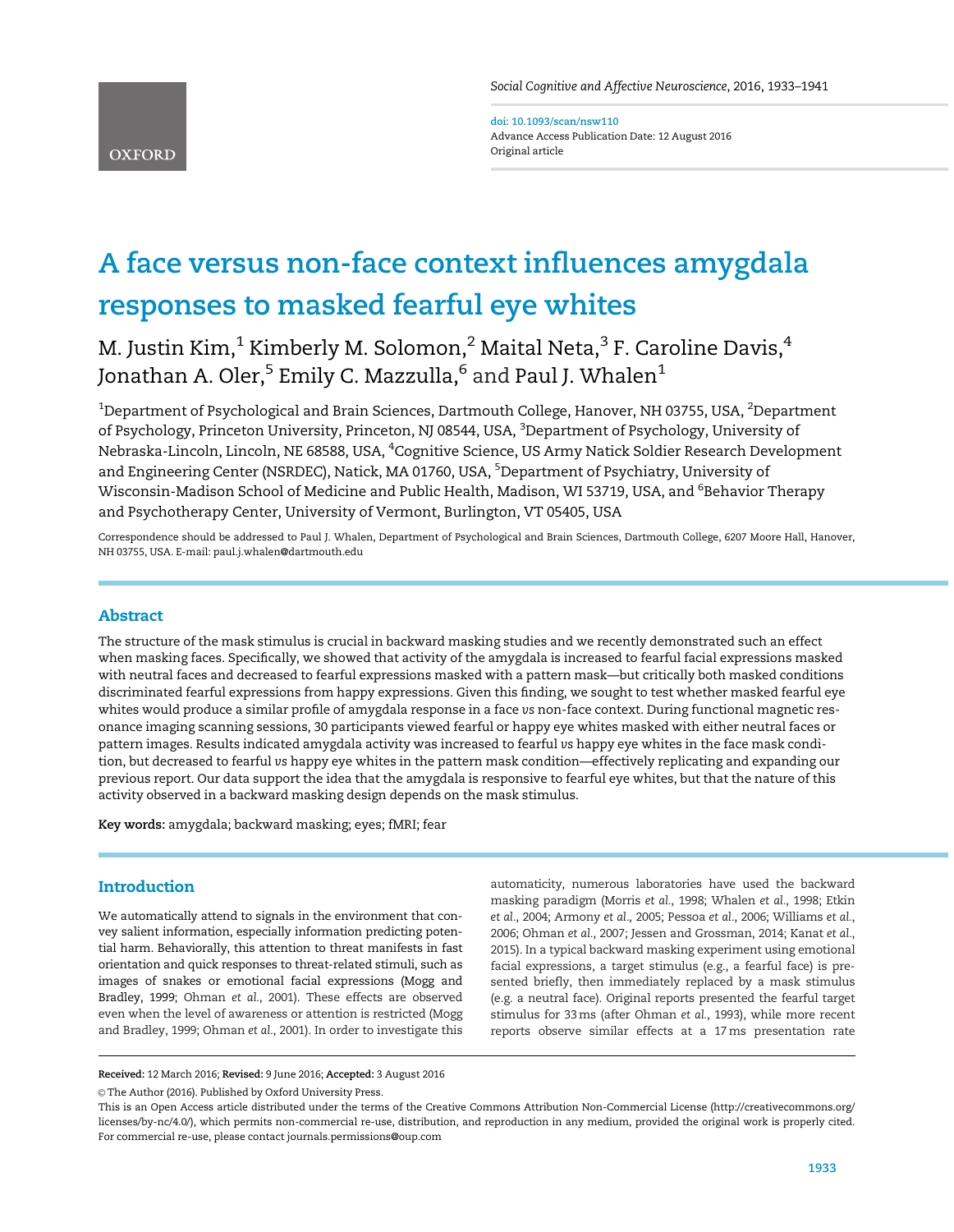[\(Whalen](#page-10-0) et al., 2004; Kim et al.[, 2010](#page-9-0)). Though participants are subjectively unaware of the target stimuli, the blood oxygen level dependent (BOLD) signal in the amygdala is preferentially increased to masked fearful faces, compared to happy or neutral faces [\(Morris](#page-9-0) et al., 1998; [Whalen](#page-10-0) et al., 1998; [Rauch](#page-10-0) et al., 2000; [Williams](#page-10-0) et al.[, 2006](#page-10-0)). The amygdala can even detect low-level, unrefined components of fearful faces, such as eye whites, when masked by neutral faces [\(Whalen](#page-10-0) et al., 2004). These findings support the idea that the amygdala is sensitive to crude representations of threat-related stimuli [\(LeDoux, 1996](#page-9-0)).

In a previous study using backward masking, we addressed whether it was necessary to use a human face as the masking stimulus in order to observe amygdala response to the target fear stimulus. Asked another way, does the participant have to be subjectively aware that they are in a 'face' experiment? What if a random non-face pattern mask was used as the mask stimulus, making subjects unaware that faces were in the experiment? In this study (Kim et al.[, 2010](#page-9-0)) we reported an interactive effect between facial expression (fearful, happy faces) and mask stimulus type (neutral faces, pattern images) on amygdala BOLD activity (Kim et al.[, 2010\)](#page-9-0). Specifically, we demonstrated that amygdala BOLD activity to fearful vs happy faces was increased when masked with neutral faces (replicating previous reports), but was decreased when they were masked with non-face pattern images. Critically, the amygdala clearly discriminated between the hidden fearful vs happy faces in both cases, but also showed an opposite response between mask conditions in terms of the direction of signal change. While it is clear that the amygdala is sensitive to the hidden target stimuli per se, the direction of signal change is also influenced by an interaction of this information with the explicit mask stimulus.

Given that we have previously shown that masked fearful eye whites are sufficient to produce amygdala activation [\(Whalen](#page-10-0) et al., 2004), here we sought to use these stimuli in place of whole fearful faces in an attempt to replicate BOLD signal increases and decreases to face and pattern masked fearful vs happy eye whites, respectively. We predicted that the amygdala would exhibit increased activity to fearful vs happy eye whites when the faces were followed by neutral face masks. Conversely, we also predicted that the amygdala would exhibit decreased activity to fearful vs happy eye whites when the faces were followed by a pattern image.

#### Materials and methods

#### Participants

A total of 37 healthy volunteers (21 women, 19.5  $\pm$  1.6 years of age, 34 right-handed) were screened for current or past psychiatric illness (Axis I or II) using an abbreviated version of the Structured Clinical Interview for DSM-IV (First et al., 1997). None of the participants had a history of taking psychotropic medications. Following the fMRI scanning sessions, we assessed handedness with the Edinburgh Handedness Inventory [\(Oldfield, 1971\)](#page-10-0). The Committee for the Protection of Human Subjects at Dartmouth College approved the study protocol. We obtained written, informed consent from the participants prior to the experiment.

#### Stimuli

We adapted the eye white stimuli from our previous study [\(Whalen](#page-10-0) et al., 2004). To create the target stimuli, we used eye whites from faces of eight different individuals with fearful and happy expressions (four males and four females; [Ekman and](#page-9-0) [Friesen, 1976\)](#page-9-0). In our previous study, the eye whites were set against a black background for maximum contrast. Here we aimed to demonstrate the generalizability and sensitivity of this effect by utilizing a gray background [\(Figure 1\)](#page-4-0). For the face masks, we used the neutral expressions of the same eight individuals. We grayscaled each face, and then thresholded to produce black and white binary images (i.e., line drawings). The pattern mask image was the same as used previously (Kim [et al.](#page-9-0), [2010](#page-9-0)) and was specifically designed to mask fearful faces as effectively as neutral faces—an assertion supported by our previous study. All of the stimuli were back-projected (Panasonic PT-D4000U DLP) onto a screen, which the participants viewed using a mirror that was mounted on the head coil. Given that the exact timing of the stimulus presentation was crucial in our experiment, we used a photodiode-oscilloscope system (Tektronix, 2012) to ensure that the precise timing. By observing 100 trials we verified that all target stimuli were presented between 16 and 17ms, which corresponds to< 2 refresh rate in a 60 Hz display.

One potentially confounding difference between our face and pattern mask condition used in our previous report (Kim [et al.](#page-9-0), [2010](#page-9-0)) is that the face condition consists of eight stimulus face identities while the pattern mask condition comprises a single mask image. Since the pattern mask condition produced an unanticipated decrease in amygdala activity, we wished to address the possibility that this was due to the single repeating image mask, rather than a non-face pattern image per se. For this reason, we altered the face mask condition used here so that half of the participants ( $n = 19$ ; 10 women, 19.2  $\pm$  1.2 years of age, 17 right handed) viewed all eight identities as the mask stimulus, while the other half ( $n = 18$ ; 11 women, 19.8  $\pm$  1.82 years of age, 18 righthanded) saw only one randomly chosen identity. In order to maximize statistical power, we first report the results derived from all participants, and then show that there are no significant differences in brain activity between the two datasets. We note that the absence of significant differences may not necessarily imply that there were no differences between groups; it may be the case where the difference was too small to be detected, especially given the relatively small sample size. We also note here that in order to control for the different number of masks across the face and pattern conditions, we chose to use a single neutral face instead of eight pattern images. This decision was based on pragmatic reasons—since the contours in the pattern images are not random, but rather deliberately designed to successfully mask facial features, the development of varying pattern images was beyond the scope of the current study. Still, it would be important to develop and acquire varying types of pattern masks for future backward masking studies that aim to take face vs non-face context into consideration.

#### Paradigm

We adapted the procedures from our previous backward masking studies ([Whalen](#page-10-0) et al., 2004; Kim et al.[, 2010](#page-9-0)). In the scanner, we instructed participants to passively view blocked presentations of masked images that appeared on the screen during three functional scans. Importantly, the participants were not informed about the hidden masked eye whites, since we prefer to test participants when they are naïve, and then to test them again while they perform an objective forced choice test of awareness (See [Whalen](#page-10-0) et al., 2004, Supplementary Material).

Since there were two types of masks (neutral face, pattern image) and two types of targets (fearful, happy eye whites), there were four possible target-mask trial types: (i) face-masked fearful, (ii) face-masked happy, (iii) pattern-masked fearful and (iv)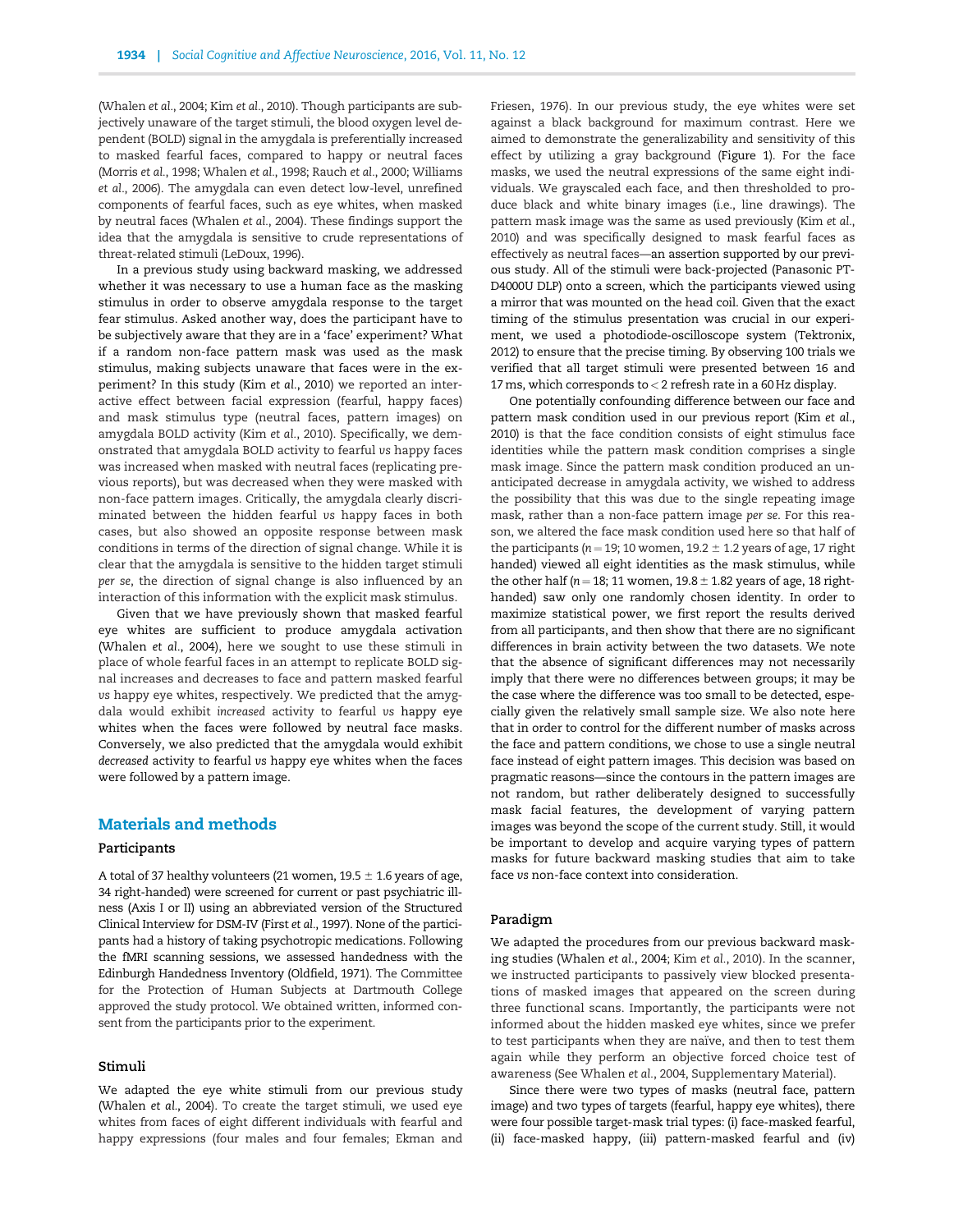<span id="page-4-0"></span>

Fig. 1. Examples of (A) face-masked fearful eye white trials, (B) pattern-masked fearful eye white trials, (C) face-masked happy eye white trials and (D) pattern-masked happy eye white trials. Trials were repeated 36 times within each 18 s block.

pattern-masked happy. In the scanner, each individual passively viewed blocked presentations of these four trial types across three functional runs. Each functional run, which was 5min and 14 s long, consisted of two 18 s blocks of each of the four trial types, with 18 s fixation blocks interleaved between them. The order of the trial blocks was counterbalanced across participants. Within each 18s block, a target stimulus (fearful or happy eye whites) was presented on the screen for 17ms, and then immediately replaced by a mask stimulus (neutral face or pattern image) that was on the screen for 183ms, followed by a fixed interstimulus interval of 300ms. Thus, each trial was 500ms long, which allowed for a total of 36 masked fearful or happy eye white stimuli in each block. In the face mask condition, the identity of the face mask never matched the identity of the eye whites on any given trial, consistent with our previous study [\(Whalen](#page-10-0) et al., [2004](#page-10-0)). The order of the faces within a block was pseudorandomized to ensure that the same face was not presented more than twice in a row. The pattern mask was designed and subsequently shown (Kim et al.[, 2010](#page-9-0)) to produce similarly effective masking compared to the face masks, and this one pattern mask was used throughout the present experiment.

#### Subject debriefing

We assessed subjective awareness with post-scan interview sessions. Immediately after the participants exited the scanner, we asked them what they thought the purpose of the study was. Then, we instructed them to describe what was presented on the screen during the fMRI scanning sessions. Next, we

asked the participants to comment on any aspects of the faces and pattern images. Finally, we asked them if they had seen any parts of fearful or happy expressions during the fMRI scanning sessions. If any participants reported seeing even a single pair of fearful or happy eye whites (out of 864 total pairs presented during the scanning sessions), we considered them to be subjectively aware of the target stimuli and thus removed their data from further analysis, consistent with our previous studies [\(Whalen](#page-10-0) et al., 1998; [Whalen](#page-10-0) et al., 2004; Kim et al.[, 2010](#page-9-0)).

Immediately following this post-scan interview, we debriefed the participants and explained that there were fearful or happy eye whites before each mask stimulus. With this knowledge, participants were exposed to a total of 40 experimental blocks again (10 of each trial type), and were asked to actively search for the 'hidden' eye whites. This post-scan test was performed outside the MRI scanner using an LCD display with 60 Hz refresh rate that matched the capabilities of the projector that was used inside the scanner, and was also verified using a photodiode-oscilloscope system (Tektronix, 2012). We instructed the participants to evaluate the blocks instead of individual trials to reflect the blocked stimulus presentations in the scanner. Specifically, we instructed participants to report whether the masked eye whites of a block were fearful or happy in a two alternative forced choice task. This allowed us to assess their objective awareness—the ability to correctly discriminate whether the masked eye whites were fearful or happy even without subjective awareness (Etkin et al.[, 2004;](#page-9-0) [Whalen](#page-10-0) et al., [2004; Pessoa](#page-10-0) et al., 2006; Kim et al.[, 2010](#page-9-0)). Adopting the operational definition from past studies, objective awareness was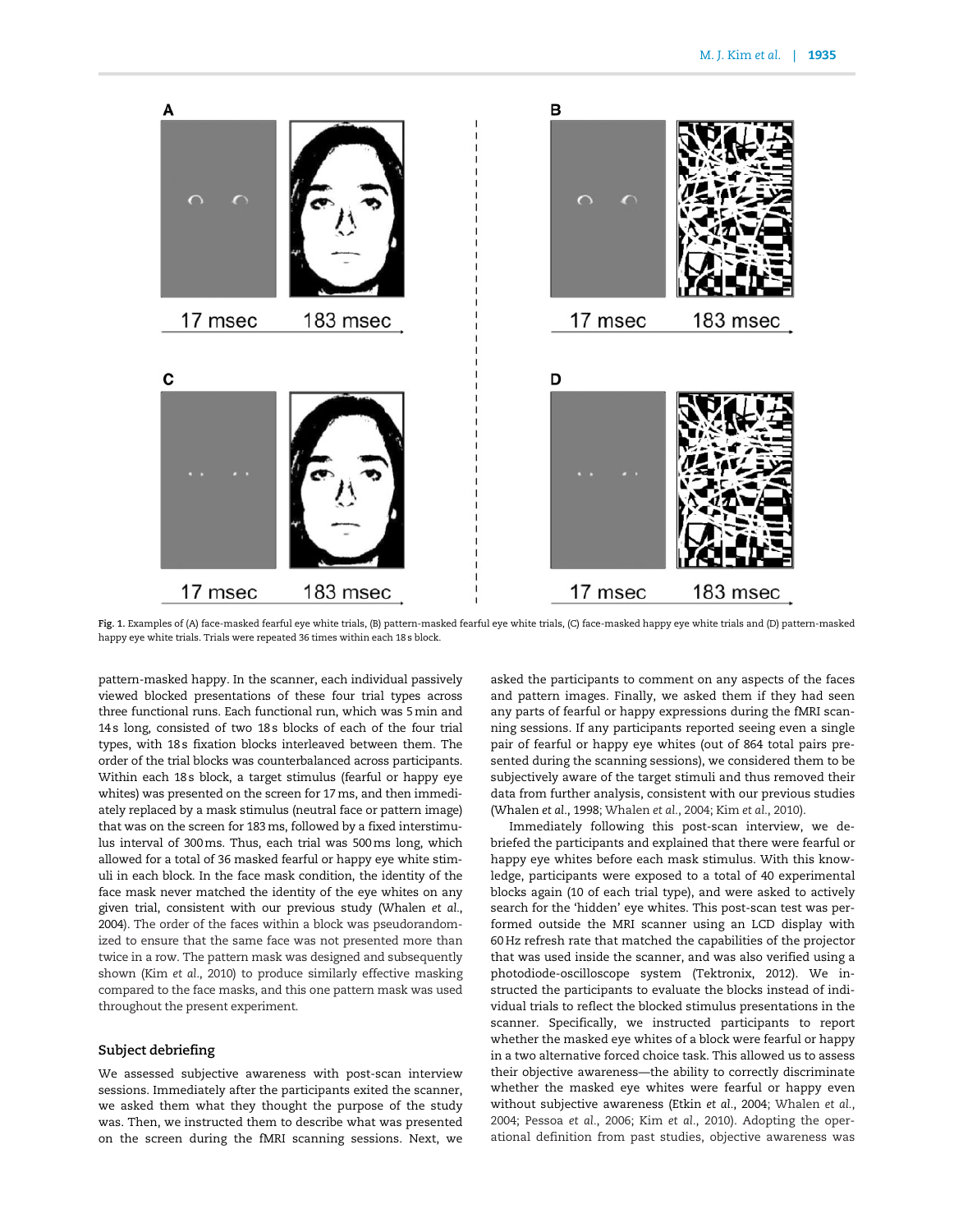quantified based on signal detection theory by calculating a sensitivity index (d') based upon the percentage of trials a masked stimulus was correctly identified when presented (hits), adjusted for the percentage of trials a masked stimulus was 'identified' when not presented (false alarms), using the following formula:  $\left| d' = z\right|$ -score (% hits) – z-score (% false alarms), with chance performance =  $0 \pm 1.74$ ] [\(Whalen](#page-10-0) et al., 2004; [Kim](#page-9-0) et al.[, 2010\)](#page-9-0). Thus, greater absolute d' values correspond to increased ability to discriminate fearful vs happy eye whites, even when the participants were not subjectively aware of them.

#### Image acquisition

Brain data from all participants were acquired at the Dartmouth Brain Imaging Center, using a 3.0 Tesla Philips Intera Achieva Scanner (Philips Medical Systems, Bothell, WA) equipped with an 8-channel head coil. Functional T2\*-weighted images were acquired using echo-planar imaging sequence, with 36 interleaved 3-mm thick slices with 0.5 mm interslice gap for each brain volume (echo time [TE] = 35 ms, repetition time [TR] = 2000 ms, field of view [FOV]  $= 240 \,\mathrm{mm}$ , flip angle  $= 90^{\circ}$ , voxel  $size = 3 \times 3 \times 3.5$  mm). Anatomical T1-weighted images were scanned using a high-resolution 3D magnetization-prepared rapid gradient echo sequence, with 160 contiguous 1-mm thick sagittal slices (TE = 4.6 ms, TR = 9.8 ms, FOV = 240 mm, flip angle =  $8^{\circ}$ , voxel size =  $1 \times 0.94 \times 0.94$  mm).

#### fMRI data analysis

All fMRI data were processed using the Statistical Parametric Mapping software (SPM8, Wellcome Department of Imaging Neuroscience, London, UK). Following the procedures we used in our previous study (Kim et al.[, 2010](#page-9-0)), raw fMRI data were preprocessed by adjusting for any head movement that occurred during the scanning sessions. Head movement was less than 1.5 mm in any direction for all participants. Next, each individual's high-resolution anatomical image was coregistered with the functional images. Coregistered anatomical images were then spatially normalized using the Montreal Neurological Institute (MNI)-152 template. Normalization parameters derived from this step were applied to the functional images, in order to transform them into standard space, and resampled to 3  $\times$  3  $\times$ 3mm voxels. Spatially normalized functional images were smoothed using a Gaussian kernel of 6mm full width at half maximum. For each participant, linear contrast maps [target emotion (fearful, happy eye whites)]  $\times$  [mask type (non-face pattern, face)] were constructed using a boxcar function convolved with the hemodynamic response function and covariates of no interests (a session mean, a linear trend for each run to account for low-frequency drift, and six movement parameters derived from head motion corrections). Individual contrast maps were then entered into a random effects model to enable populationbased inferences from our data. To accommodate the  $2 \times 2$  factorial design (target emotion  $\times$  mask type), a voxelwise analysis of variance (ANOVA) model was constructed. Based on our previous finding (Kim et al.[, 2010\)](#page-9-0), we were primarily interested in the interaction contrast (emotion  $\times$  mask).

Given that our goal was to investigate how the amygdala in particular responds to threat-related stimuli in the absence of explicit awareness, we imposed a significance threshold of P < 0.05 corrected for multiple comparisons over the bilateral amygdala volume ( $\sim$ 4500 $\,\mathrm{mm}^3$ , defined using the Automated Anatomical Labeling atlas; [Maldjian](#page-9-0) et al., 2003), as determined by Monte Carlo simulations  $(n = 10000)$  implemented in 3dClustSim within AFNI software ([Cox, 1996\)](#page-9-0). The corrected  $P < 0.05$  threshold corresponded to uncorrected  $P < 0.005$ ,  $k > 5$ voxels (135 mm<sup>3</sup>). Building upon the findings from our previous backward masking study (Kim et al.[, 2010](#page-9-0)), we sought to identify voxels in the amygdala that showed a significant interaction, characterized by increased BOLD signal to face-masked fearful vs happy eye whites, and decreased BOLD signal to patternmasked fearful vs happy eye whites. In addition, we also report the results from the whole brain voxelwise ANOVA. Monte Carlo simulations determined that whole brain-corrected P < 0.05 threshold corresponded to uncorrected P < 0.001,  $k \geq 36$ voxels (972 mm<sup>3</sup>). Specifically, post hoc analyses were performed on the brain regions that were significant from the voxelwise ANOVA. To this end, spherical region-of-interest (ROI) with a 10-mm radius were defined around the each of peak voxels and average parameter estimates from all significant voxels (P < 0.001) within the ROI were extracted for further statistical analyses.

#### Results

#### Behavioral data

Post-scan assessment identified that out of the initial 37 participants, seven had seen at least one pair of masked eye whites during the scanning sessions. The observed subjective detection rate of  $\sim$ 20% is consistent with our previous backward masking studies [\(Whalen](#page-10-0) et al., 1998; Kim et al.[, 2010](#page-9-0)) and consistent with these reports we excluded these subjects, analyzing the remaining 30 who were subjectively unaware of the eye white stimuli. Thus, we report the results from 30 participants (19 women,  $19.4 \pm 1.6$ years of age, 28 right-handed). Four out of the remaining 30 participants demonstrated above chance performance (d' > 1.74) on the objective awareness measure administered after scanning. These participants were included in the presented data because the main focus of the current study was on the effects of subjective awareness, and this approach was consistent with our previous studies ([Whalen](#page-10-0) et al., 2004; Kim et al.[, 2010](#page-9-0)), allowing for a more precise replication attempt. In addition, the results did not differ when they were excluded from this analysis, consistent with our previous report [\(Whalen](#page-10-0) et al., 2004).

We also note here that data from all 30 participants are presented together despite the two different face mask conditions (i.e. eight identities vs one identity), because there was no significant group difference in objective awareness between the participants who saw eight neutral faces ( $n = 15$ ) versus one neutral face ( $n = 15$ ) (face-masked:  $t = -1.28$ ,  $P = 0.212$ ; patternmasked:  $t = -0.77$ ,  $P = 0.449$ ).

#### fMRI data

Region-of-interest analysis of the amygdala. Activation in the right amygdala (MNI 18, -3, -21;  $F = 10.55$ ,  $P < 0.05$  corrected for multiple comparisons, cluster size =  $162 \text{ mm}^3$ ) was shown to have an interactive effect between target emotion (fearful or happy eye whites) and mask type (non-face pattern or neutral face) [\(Figure 2\)](#page-6-0). Specifically, this interaction was characterized by increased activity to fearful vs happy eye whites in the face mask condition ( $t = 2.58$ ,  $P = 0.015$ ), and decreased activity to fearful vs happy eye whites in the pattern mask condition ( $t = -2.07$ ,  $P = 0.048$ ). There were no significant differences in right amygdala activity to fearful vs happy eye whites between groups who saw eight neutral faces versus one neutral face in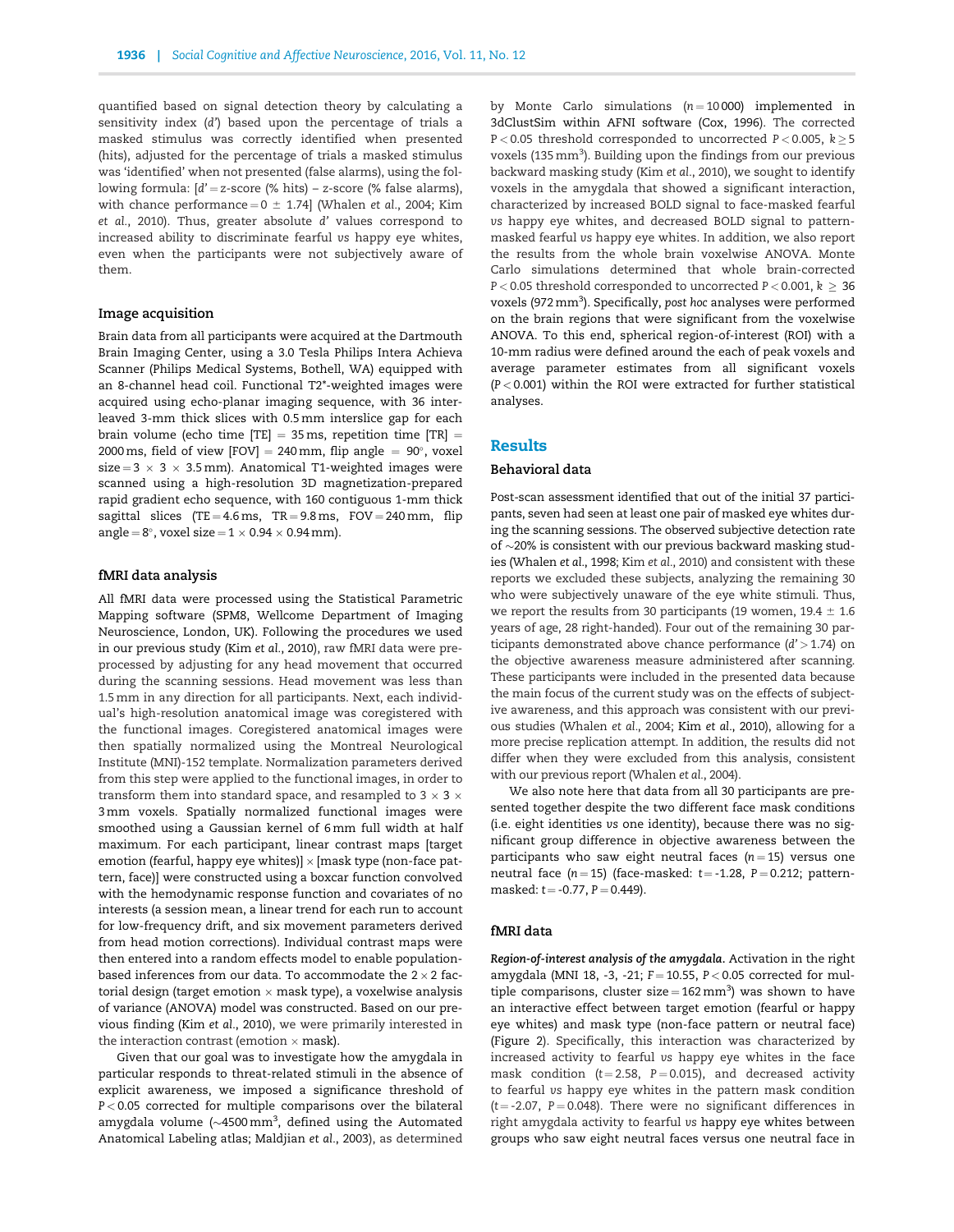<span id="page-6-0"></span>

Fig. 2. (A) Statistical map derived from a 2 × 2 voxelwise analysis of variance model showing right amygdala voxel clusters (red) with a significant target × mask interaction effect (MNI 18, -3, -21; F=10.55, P < 0.05 corrected). (B) Right amygdala activity to each condition displaying a significant signal increase to face-masked fearful vs happy eye whites, as well as signal decrease to pattern-masked fearful vs happy eye whites. Spherical ROI with a 3-mm radius was defined around the peak voxel and average parameter estimates were extracted. Error bars represent the standard error of the mean.

the face-masked condition (face-masked:  $t = 0.77$ ,  $P = 0.448$ ; pattern-masked:  $t = -0.59$ ,  $P = 0.558$ ). Objective awareness (d') to face and pattern mask conditions was not significantly correlated with right amygdala activity to face-masked fearful vs happy eye whites ( $r = 0.07$ ,  $P = 0.722$ ) or pattern-masked fearful vs happy eye whites  $(r = -0.001, P = 0.996)$ .

Whole brain voxelwise ANOVA. A main effect of Mask was observed within the occipital lobe centered at the calcarine sulcus, as well as the fusiform gyrus, amygdala, hippocampus, inferior frontal gyrus, the ventromedial prefrontal cortex and the anterior cingulate cortex [\(Table 1](#page-8-0)). Post hoc analyses revealed that this effect was due to greater activity in the pattern mask compared to face mask condition in the bilateral calcarine sulci, ventromedial prefrontal cortex and the anterior cingulate cortex [\(Figure 3\)](#page-7-0); and greater activity in the face compared to mask condition in the fusiform gyrus, amygdala, hippocampus, and inferior frontal gyrus [\(Figure 4\)](#page-7-0), which was consistent with a previously known neural system for face perception (e.g. fusiform gyrus, amygdala; Haxby et al., 2001). In contrast, no brain region showed a significant main effect of emotion or an interaction between mask and emotion.

#### **Discussion**

Here we replicated human amygdala BOLD signal increases in response to face-masked fear ([Morris](#page-9-0) et al., 1998; [Whalen](#page-10-0) et al., [1998, 2004](#page-10-0); [Rauch](#page-10-0) et al., 2000; Etkin et al.[, 2004;](#page-9-0) [Pessoa](#page-10-0) et al., 2006; [Williams](#page-10-0) et al., 2006; Kim et al.[, 2010](#page-9-0); Straube et al., 2011) and decreases in response to pattern-masked fear (Kim et al.[, 2010\)](#page-9-0). Specifically, we observed this effect to masked fearful eye whites in a similar region of right amygdala where we observed previously using whole fearful faces (Kim et al.[, 2010\)](#page-9-0). These results again show that the amygdala is sensitive to the hidden target information per se because BOLD signal changes here discriminated between fearful and happy eye whites regardless of mask type. But, that said, since the direction of BOLD signal changes differed depending on mask type, it is clear that amygdala activity is also influenced by the mask stimulus itself.

Increased amygdala activity to face-masked fearful eye whites is consistent with findings from previous studies

[\(Whalen](#page-10-0) et al., 2004; [Straube](#page-10-0) et al., 2010; [Kanat](#page-9-0) et al., 2015) and further supports the notion that the amygdala is sensitive to crude, low-level representations of threat-related stimuli even when the level of awareness is restricted ([LeDoux, 1996\)](#page-9-0). By showing an increase in amygdala activity to face-masked fearful eye whites that are comparable to other reports of increased amygdala activity to face-masked fearful faces [\(Morris](#page-9-0) et al., [1998;](#page-9-0) [Whalen](#page-10-0) et al., 1998; [Rauch](#page-10-0) et al., 2000; Etkin et al.[, 2004](#page-9-0); [Pessoa](#page-10-0) et al., 2006; [Williams](#page-10-0) et al., 2006; Kim et al.[, 2010\)](#page-9-0), the present findings further support the idea that the eyes—especially the eye whites (i.e., sclera)—are a face region from which meaningful predictive information is extracted [\(Whalen, 1998](#page-10-0); [Morris](#page-9-0) et al.[, 2002;](#page-9-0) [Sekuler](#page-10-0) et al., 2004; [Adolphs](#page-9-0) et al., 2005). The present data also extend our previous report using eye white stimuli contrasted with a black background—here we used a gray background to show that eye white stimuli presented with a lower contrast produce a similar effect. It is also worth noting that the spatial location of amygdala activity in our previous study (see Figure 2 in Kim et al.[, 2010](#page-9-0)) was strikingly similar to that found in our current study (Figure 2)—both studies show activity in the medial aspect of the right amygdala (the peak voxels were  $[18, -3, -18]$  and  $[18, -3, -21]$ , respectively).

When presented on their own, eye white stimuli are not interpreted naturally. That is, when these same eye white stimuli are presented overtly, participants describe their strange experiences when viewing them (e.g. 'floating eyes', 'looked like cat-eyes'; see [Whalen](#page-10-0) et al., 2004, Supplementary Material). There are two important points here. First, the face mask condition provides a plausible context for the rapid eye white presentation. Second, if one is interested in studying any component of the face, backward masking is a useful strategy since it can mitigate the subjective problem—namely, the weirdness of perceiving facial components devoid of a naturally accurate face context.

The pattern mask condition provides evidence that the amygdala is responsive to fearful eye whites in the absence of relevant contextual information (i.e. the rest of the face). These data differ from the findings of [Straube and colleagues \(2010\)](#page-10-0), who did not observe amygdala activity that discriminated between fearful and happy eye whites when masked by non-face masks (i.e. flowers). Perhaps the different mask type between these two studies is the basis for this difference in results.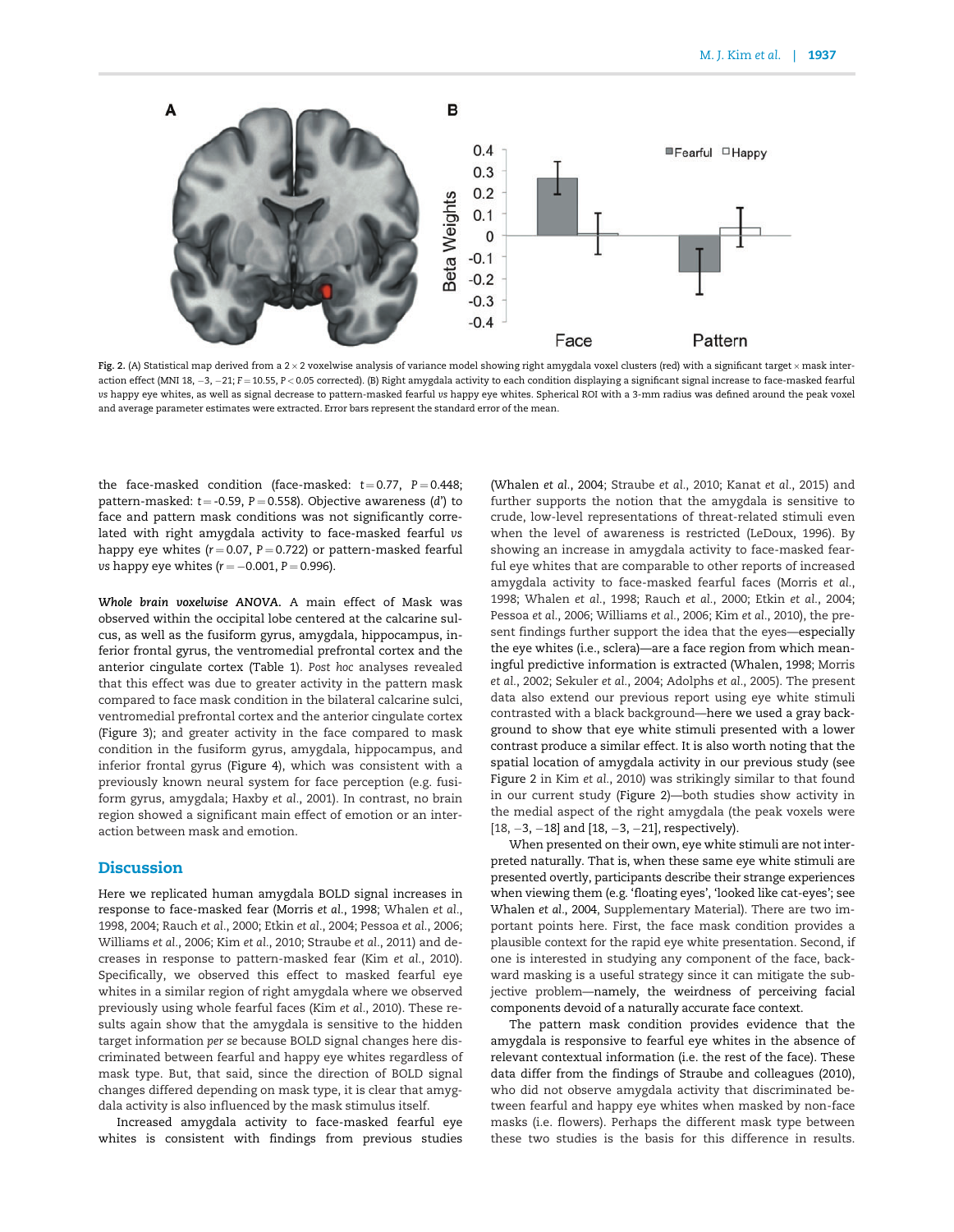<span id="page-7-0"></span>

Fig. 3. Brain regions showing a significant main effect of Mask (Pattern > Face), which includes the bilateral calcarine sulci, left anterior cingulate cortex, and right ventromedial prefrontal cortex. We note that the left calcarine sulcus also exhibited a main effect of emotion (Fearful > Happy), although it did not survive the corrected threshold imposed on the voxelwise ANOVA for the main effect of Emotion.



Fig. 4. Brain regions showing a significant main effect of Mask (Face > Pattern), which includes the bilateral fusiform gyri, left hippocampus/amygdala, and right inferior frontal gyrus. We note that the left hippocampus/amygdala ROI also exhibited a main effect of emotion (Fearful > Happy) as well as a Mask × Emotion interaction, and the left fusiform gyrus ROI showed a main effect of emotion (Fearful > Happy), although these regions did not survive the corrected threshold imposed on the voxelwise ANOVA for the main effect of Emotion and the Mask  $\times$  Emotion interaction, respectively.

Alternatively, we note that though there was no contextual 'face' information in the pattern mask condition, there were overtly viewable faces present in the greater experimental context, which could be important.

Two widely accepted theoretical frameworks explain the mechanisms behind backward masking: stimulus substitution and stimulus integration (see [Bachmann and Allik, 1976](#page-9-0); [Bachmann](#page-9-0) et al., 2005 for extensive discussion). To briefly summarize, the stimulus substitution account suggests that the mask stimulus (e.g. neutral faces or pattern masks) replaces the target stimulus (e.g. fearful or happy eye whites), and thus the target stimulus fails to reach the level of subjective awareness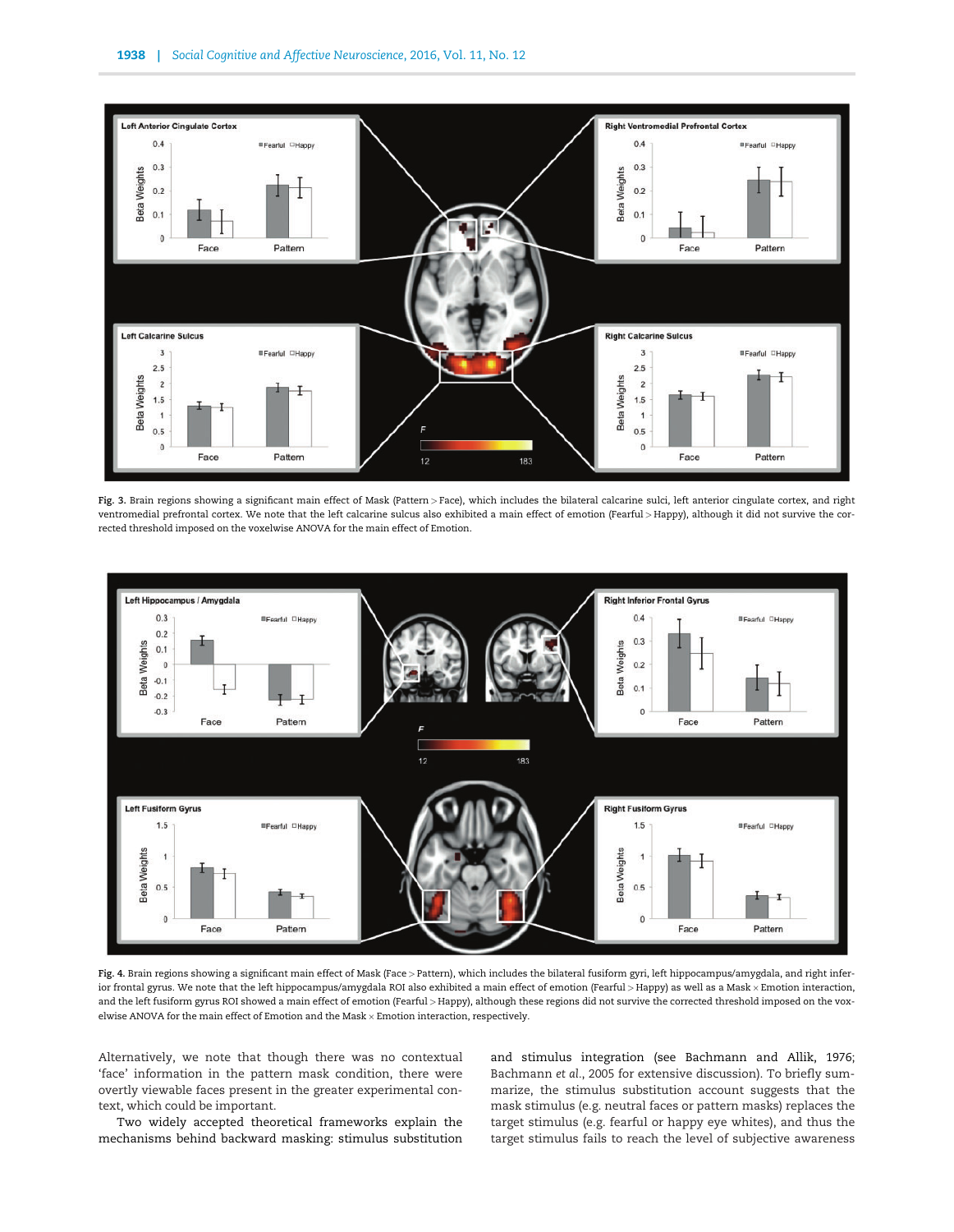<span id="page-8-0"></span>Table 1. Whole brain voxelwise ANOVA results (P < 0.05 whole braincorrected)

| Brain region                                         | Side | F             | x    | y                   | z          |
|------------------------------------------------------|------|---------------|------|---------------------|------------|
| Main effect of mask (face vs pattern masks)          |      |               |      |                     |            |
| Calcarine sulcus                                     | R    | 183.51 18 -99 |      |                     | $\Omega$   |
| Calcarine sulcus                                     | L    | 157.37 -15    |      | $-102 -3$           |            |
| Fusiform gyrus                                       | R    | 110.36        |      | $42 -54 -24$        |            |
| Fusiform gyrus                                       | L    |               |      | $77.95 -42 -57 -21$ |            |
| Hippocampus                                          | T.   |               |      | $35.80 -21 -12 -15$ |            |
| Amygdala <sup>a</sup>                                | T.   | $14.79 -21$   |      |                     | $-3$ $-24$ |
| Inferior frontal gyrus                               | R    | 31.24         | 45   | 6                   | 36         |
| Ventromedial prefrontal cortex                       | R    | 18.18         | 12   | 54                  | $-9$       |
| Anterior cingulate cortex                            | L    | 18.13         | $-6$ | 36                  | $-3$       |
| Main effect of emotion (fearful vs happy eye whites) |      |               |      |                     |            |
| No brain regions were observed                       |      |               |      |                     |            |
| Mask $\times$ emotion interaction                    |      |               |      |                     |            |
| No brain regions were observed                       |      |               |      |                     |            |

<sup>a</sup>Amygdala voxels were part of a bigger cluster encompassing the hippocampus.

[\(Bachmann and Allik, 1976](#page-9-0); [Rolls and Tovee, 1994](#page-10-0); [Di Lollo](#page-9-0) et al., [2000\)](#page-9-0). Stimulus integration, on the other hand, predicts that the target stimulus gets amalgamated with the mask stimulus and perceived as a single object. Thus, if the amygdala follows the stimulus substitution account, one might expect increased activity to fearful eye whites regardless of the mask-type. In contrast, stimulus integration might predict amygdala responses to be dependent on the mask type, such that the eye whites would only be amalgamated in the face-masked versus pattern masked condition. Of course this is an assumption, and given classic studies showing that masked face stimuli can affect preferences for subsequently presented ideographic stimuli [\(Murphy](#page-9-0) et al., 1995), it certainly is possible that the pattern mask is also perceived differently depending the preceding eye white condition. What is clear from the present results together with our previous study (Kim et al.[, 2010](#page-9-0)) is that both accounts may be at work and what remains to be explained is—why do these two mask condition contexts produce such radical differences in the way that amygdala signal changes discriminate between fearful and happy eye whites?

We implemented two face mask conditions where we compared repeating eight face identities with one repeating face identity—because there was only one pattern mask. This differed from our previous report (Kim et al.[, 2010\)](#page-9-0), where we wondered if decreases in amygdala activity in the pattern mask condition were related to the repetition of one single image, based on the findings showing that amygdala BOLD signals are reduced through repetition suppression (i.e., when the same images are repeatedly presented; Ishai et al.[, 2004\)](#page-9-0). In this study, we did not find evidence that amygdala activity was affected when the eye whites were masked by one face identity compared to eight. As we have with our previous study (Kim [et al.](#page-9-0), [2010\)](#page-9-0), we propose that one possible explanation for the observed suppression of amygdala BOLD activity may be due to the mismatch between the pattern masks and eye white targets. Given that decreased BOLD signal does not necessarily correspond to suppressed neuronal activity (Maier et al.[, 2008\)](#page-9-0), electrophysiological studies of the amygdala using pattern masks would provide confirmation of these predictions.

This replication suggests that pattern-masked fear may be a reliable way to produce BOLD signal decreases in the amygdala. Since it is not at all clear what exactly a BOLD signal decrease means, this paradigm might be used in an attempt to elucidate this phenomenon. For example, this paradigm could be used as an opportunity to better understand the relationship between BOLD signal increases vs decreases and behavior—if a behavioral effect could be developed on trials preceded by masked fearful vs happy face stimuli. To elaborate, [Maier and colleagues](#page-9-0) [\(2008\)](#page-9-0) used a repetition suppression study in monkeys to show that the cortical region that initially showed BOLD signal increases and then subsequent BOLD signal decreases to represented pictures, exhibited increased neuronal spike activity throughout in later electrophysiological recordings. Thus, BOLD signal decreases cannot be assumed to solely reflect less activity or output. In fact, as we learn more about the synchronizing of neuronal firing (e.g. oscillations), it is possible that a brain region that exhibits less neuronal firing, but in a synchronous manner, would extract less oxygen from the blood (i.e. show a BOLD signal decrease) but could actually be producing more efficient output (see [Balduzzi](#page-9-0) et al., 2008). Future behavioral and imaging studies will be needed to address this important issue.

It is important to acknowledge that the underlying mechanism of the amygdala BOLD signal decrease to pattern-masked fearful eye whites is still poorly understood. We expected this behavior of amygdala activity to emerge only because we have already observed it in our previous study (Kim et al.[, 2010\)](#page-9-0). While this largely unexpected phenomenon could be interpreted in the context of the stimulus substitution and stimulus integration accounts, it still does not provide a full explanation of the observed amygdala activity patterns. Given the converging empirical data showing that a subregion of the right amygdala is responding to masked fearful vs happy eye whites by increasing its activity in a face context and decreasing its activity in a non-face context, we hope that the current series of findings could act as a starting point in the formal investigation of this particular nature of amygdala BOLD responses in order to fully understand its underlying mechanisms.

One thing to consider when interpreting the current data is the potential differences in attention caused by the different mask-types. In addition to the face vs non-face context the masks explicitly provide, it is plausible to think that the participants' focus of attention may also depend on the mask. That is, while viewing faces, it is more than likely that the participants' attention was centered on the eye region, which could carry over to the next set of trials. Consequentially, participants might have been more prone to be affected by the masked eye whites when face masks were used, compared to non-face pattern masks—contributing to the differential activity of the amygdala observed in the current study. This possibility could be directly addressed in future studies by employing an eyetracking measure while the participants are viewing blocks of eye whites backward-masked with face and pattern images.

While the aim of the current study, consistent with many other backward masking studies, was to investigate the effects of masked fearful eye whites while mitigating subjective awareness, what could also be interesting is the characteristics of participants who have successfully detected these masked presentation of eye whites. Interestingly, we have observed that about 20% of the participants recruited for backward masking studies became subjectively aware of the masked faces/eye whites [\(Whalen](#page-10-0) et al., 1998; Kim et al.[, 2010\)](#page-9-0). Given that the presentation time for the masked images was very brief (17 or 33ms), there is a possibility that these individuals may be hypersensitive or hyper-vigilant to threat-related cues. This hypothesis could be tested in future studies tailored to explore the behavioral and neural characteristics of such individuals. One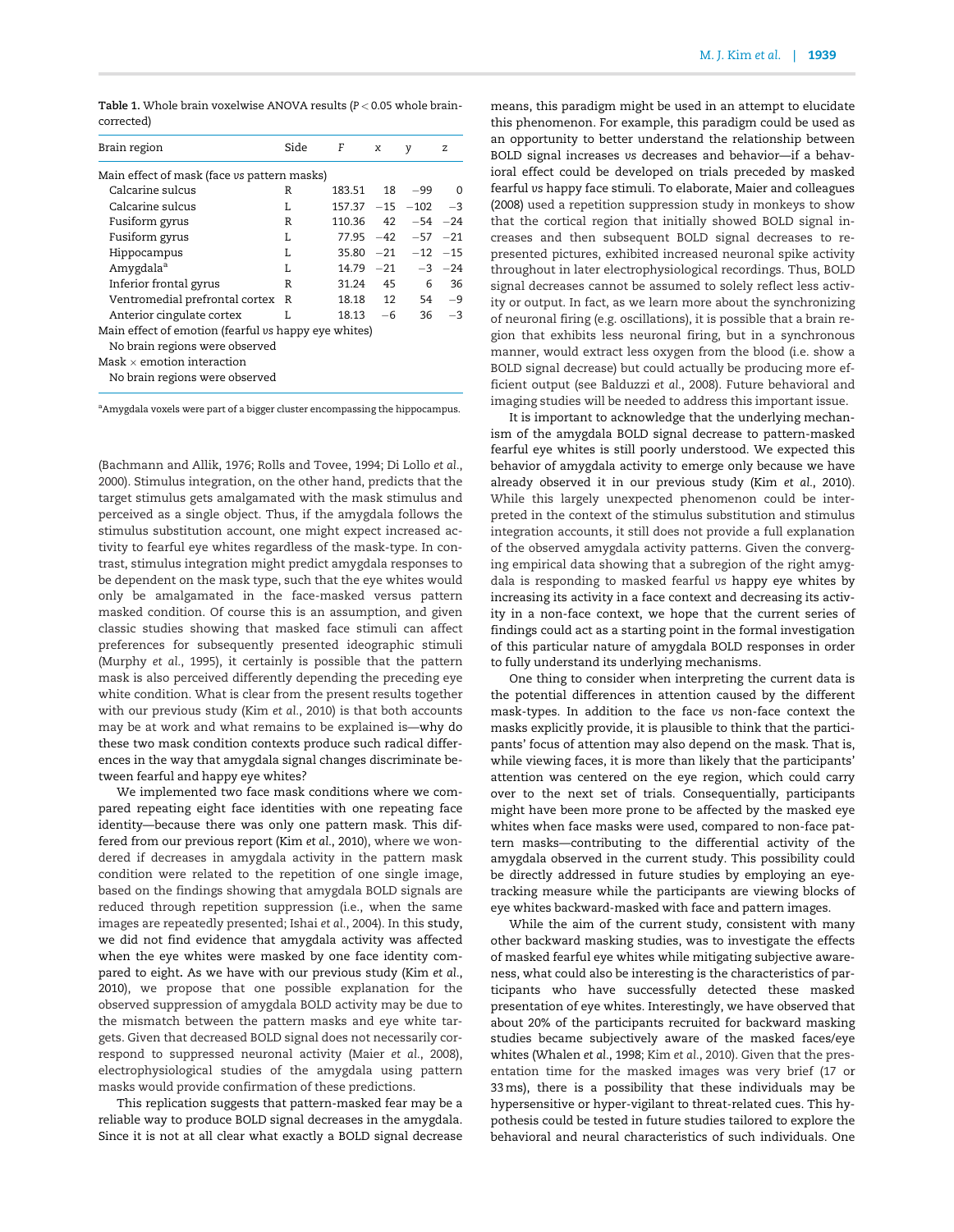<span id="page-9-0"></span>difficulty is that the participants' behavior might fundamentally change once they become subjectively aware of the masked images during an experiment (e.g. they will start to expect and actively search for other hidden images). This issue could be mitigated by a two-stage study where participants are first identified as subjectively aware or unaware in an initial backward masking study, and then subsequently investigating their behavioral and neural characteristics.

Most generally, this study design attempted to appreciate the notion that the amygdala is at once cue reactive, but contextually bound. Amygdala responses to rapidly presented naturally predictive cues (i.e. eye whites) in the absence of explicit knowledge, is consistent with a role for the amygdala in automatic responses to predictive environmental cues that would serve to increase the alertness and efficiency of other brain systems in order to determine the nature of the prediction and potential outcomes (see [Whalen](#page-10-0) et al., 2009 for a review). That said, the fact that these responses can be readily modulated based upon the explicit context present when these cues were encountered, speaks to the highly integrative nature of cue and contextual processing in the amygdala ([Phillips and LeDoux,](#page-10-0) [1992;](#page-10-0) Alvarez et al., 2008). The current findings expand the general view of amygdala function—that it automatically and rapidly processes threat-related information—by highlighting that this automaticity can be affected by context.

To summarize, the present data illustrate how face versus non-face contextual information influences amygdala activity to masked fearful eye whites. Building upon our previous findings that showed an interactive effect in the amygdala towards masked fearful vs happy faces (Kim et al., 2010), we observed similar amygdala activity to masked fearful vs happy eye whites—increased activity towards face-masked fearful vs happy eye whites, and decreased activity towards patternmasked fearful vs happy eye whites. Converging evidence from our previous and current studies suggests that the right amygdala may contain a subpopulation of neurons that are sensitive to threat-related information processed under restricted subjective awareness. These findings may be used to guide future electrophysiological investigations, which could offer further insight to the nature of amygdala BOLD signal suppression due to the mismatch between threat-related targets and masks.

#### Acknowledgements

We thank Rebecca A. Loucks and Ashly A. McLean for assisting with stimulus development and data collection. This work was supported by the National Institute of Mental Health (MH080716 to P.J.W., MH090672 to M.J.K.).

Conflict of interest. None declared.

#### **References**

- Adolphs, R., Gosselin, F., Buchanan, T.W., Tranel, D., Schyns, P., Damasio, A.R. (2005). A mechanism for impaired fear recognition after amygdala damage. Nature, 433, 68–72.
- Alvarez, R.P., Biggs, A., Chen, G., Pine, D.S., Grillon, C. (2008). Contextual fear conditioning in humans: corticalhippocampal and amygdala contributions. Journal of Neuroscience, 28, 6211–9.
- Bachmann, T., Allik, J. (1976). Intergration and interruption in the masking of form by form. Perception, 5, 79–97.
- Bachmann, T., Luiga, I., Poder, E. (2005). Variations in backward masking with different masking stimuli: II. The effects of

spatially quantised masks in the light of local contour interaction, interchannel inhibition, perceptual retouch, and substitution theories. Perception, 34, 139–53.

- Balduzzi, D., Riedner, B.A., Tononi, G. (2008). A BOLD window into brain waves. Proceeding of the National Academy of Sciences USA, 105, 15641–2.
- Cox, R.W. (1996). AFNI: software for analysis and visualization of functional magnetic resonance neuroimages. Computer and Biomedical Research, 29, 162–73.
- Davis, F.C., Johnstone, T., Mazzulla, E.C., Oler, J.A., Whalen, P.J. (2009). Regional response differences across the human amygdaloid complex during social conditioning. Cerebral Cortex, 60, 512–21.
- Di Lollo, V., Enns, J.T., Rensink, R.A. (2000). Competition for consciousness among visual events: the psychophysics of reentrant visual processes. Journal of Experimental Psychology: General, 129, 481–507.
- Ekman, P.F., Friesen, W.V. (1976). Pictures of Facial Affect. Palo Alto: Consulting Psychologists Press.
- Etkin, A., Klemenhagen, K.C., Dudman, J.T., et al. (2004). Individual differences in trait anxiety predict the response of the basolateral amygdala to unconsciously processed fearful faces. Neuron, 44, 1043–55.
- Ishai, A., Pessoa, L., Bikle, P.C., Ungerleider, L.G. (2004). Repetition suppresion of faces is modulated by emotion. Proceeding of the National Academy of Sciences USA, 101, 9827–32.
- Jessen, S., Grossmann, T. (2014). Unconscious discrimination of social cues from eye whites in infants. Proceeding of the National Academy of Sciences USA, 111, 16208–13.
- Johnstone, T., Somerville, L.H., Alexander, A.L., et al. (2005). Stability of amygdala BOLD response to fearful faces over multiple scan sessions. Neuroimage, 25, 1112–23.
- Kanat, M., Heinrichs, M., Mader, I., van Elst, L.T., Domes, G. (2015). Oxytocin modulates amygdala reactivity to masked fearful eyes. Neuropsychopharmacology, 40, 2632–8.
- Kim, H., Somerville, L.H., Johnstone, T., Alexander, A.L., Whalen, P.J. (2003). Inverse amygdala and medial prefrontal cortex responses to surprised faces. Neuroreport, 14, 2317–22.
- Kim, M.J., Loucks, R.A., Neta, M., et al. (2010). Behind the mask: the influence of mask-type on amygdala response to fearful faces. Social Cognitive and Affective Neuroscience, 5, 363–8.
- LeDoux, J.E. (1996). The Emotional Brain. New York: Simon and Shuster.
- Maier, A., Wilke, M., Aura, C., Zhu, C., Ye, F.Q., Leopold, D.A. (2008). Divergence of fMRI and neural signals in V1 during perceptual suppression in the awake monkey. Nature Neuroscience, 11, 1193–200.
- Maldjian, J.A., Laurienti, P.J., Kraft, R.A., Burdette, J.H. (2003). An automated method for neuroanatomic and cytoarchitectonic atlas-based interrogation of fMRI data sets. Neuroimage, 19, 1233–9.
- Mogg, K., Bradley, B.P. (1999). Some methodological issues in assessing attentional biases for threatening faces in anxiety: a replication study using a modified version of the probe detection task. Behaviour Research and Therapy, 37, 595–604.
- Morris, J.S., deBonis, M., Dolan, R.J. (2002). Human amygdala responses to fearful eyes. Neuroimage, 17, 214–22.
- Morris, J.S., Ohman, A., Dolan, R.J. (1998). Conscious and unconscious emotional learning in the human amygdala. Nature, 393, 467–70.
- Murphy, S.T., Monahan, J.L., Zajonc, R.B. (1995). Additivity of non-conscious affect: Combined effects of priming and exposure. Journal of Personality and Social Psychology, 69, 589–602.